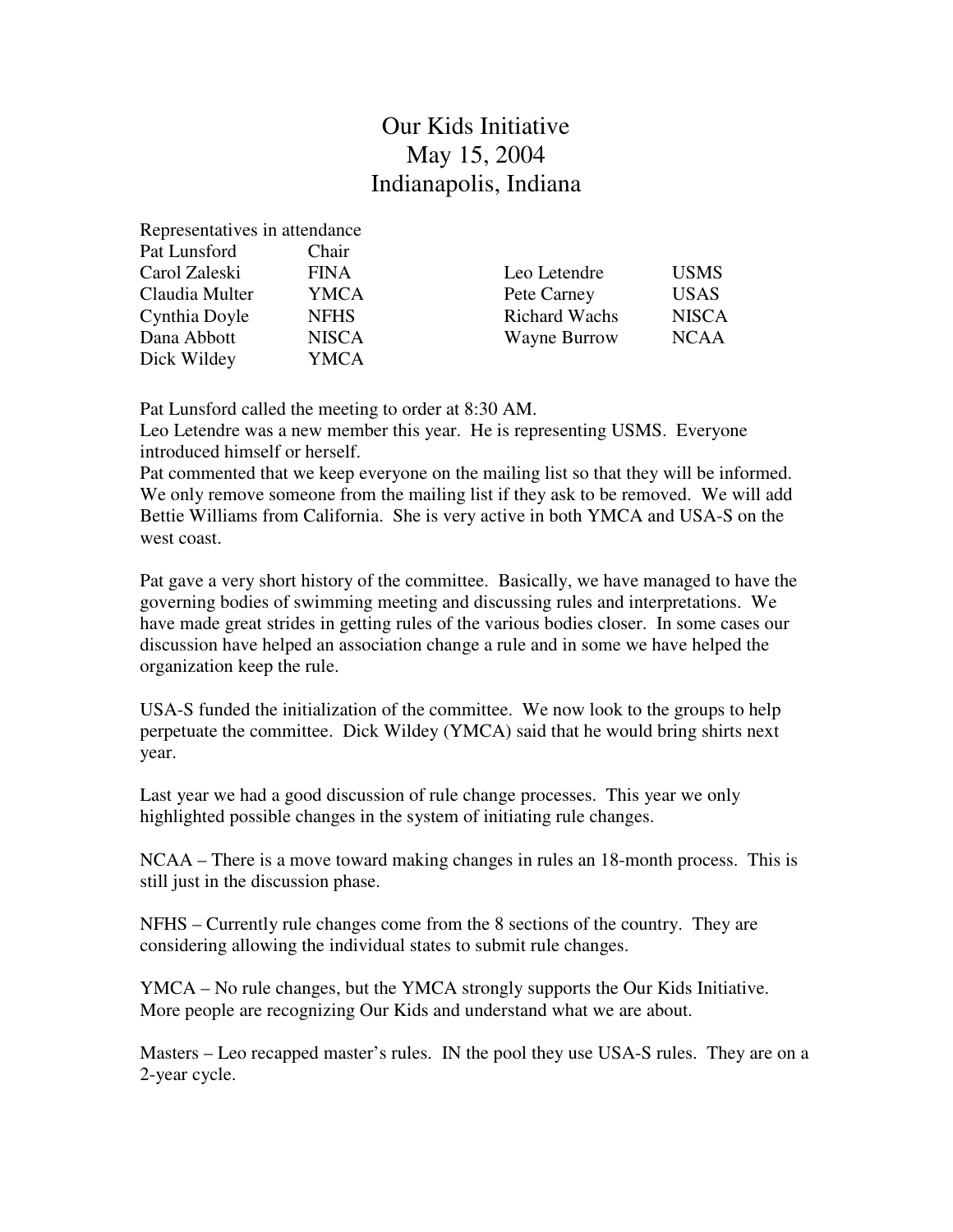FINA – No rule changes until 2005. Carol commented that she thought that we had really opened the lines of communication between all the groups. There is some concern that as we get closer we might stifle innovation. USA-S has allowances for innovation as an LSC can try a new rule on an experimental basis. National Federation also has accommodations for trying new rules.

## **Rule changes**-

NCAA – At this point it looks like there will be no major changes. The surveys are out. The collegiate coaches meet in May. They are working on officials at NCAA championships. They would like all officials to be CSOA certified. They are just looking for consistency in their meets.

Cynthia asked if they had a mechanics manual. After some discussion – it was suggested that any group that had a written protocol should send it to Cynthia as she is just in the process of writing recommendations for NFHS.

Our Kids has helped get all governing bodies represented on the NCAA deck.

Suggestion – a videotape covering universal protocol would be helpful and application of rules.

FINA rule changes will not take place until Montreal in 2005. There is a proposal that a single dolphin kick be allowed after the start and as you come off the wall in breaststroke. Suggestions are due December 31 of this year so there could be more suggestions.

NFHS – Major change is the IM turns. The transition turns now follow finish rules instead of turn rules. Cynthia also distributed copies of flyers that NFHS had on Sexual Harassment and Hazing. She said she could make copies available if anyone needed them. She also had them in Spanish.

Items for discussion –

Pool length – Dana Abbott mentioned that when he went to recognize a record in a 50 meter pool with a bulkhead he had difficulty finding a good definition of where and when the pool length was to be measured. He researched all the governing bodies. USA-S and USMS require the measurement to be taken by a licensed surveyor or architect before each session and after a session when a record has been broken.

Dana offered to put together the statement, which might become universal to all groups for setting a record. It would be submitted to the various records committee as a suggestion.

One suggestion on fixed pools is to require a copy of the certificate that the host facility should have on record.

Second part of the question is what timing is required to set a record. Most agreed that it is automatic timing or 3 watches.

As we discussed timing we talked about the differential for correcting a time. Since this is something we are all interested in, we suggested inviting Colorado, Daktronics, and Omega to our next meeting to discuss timing and relay takeoff pads. The goal would be